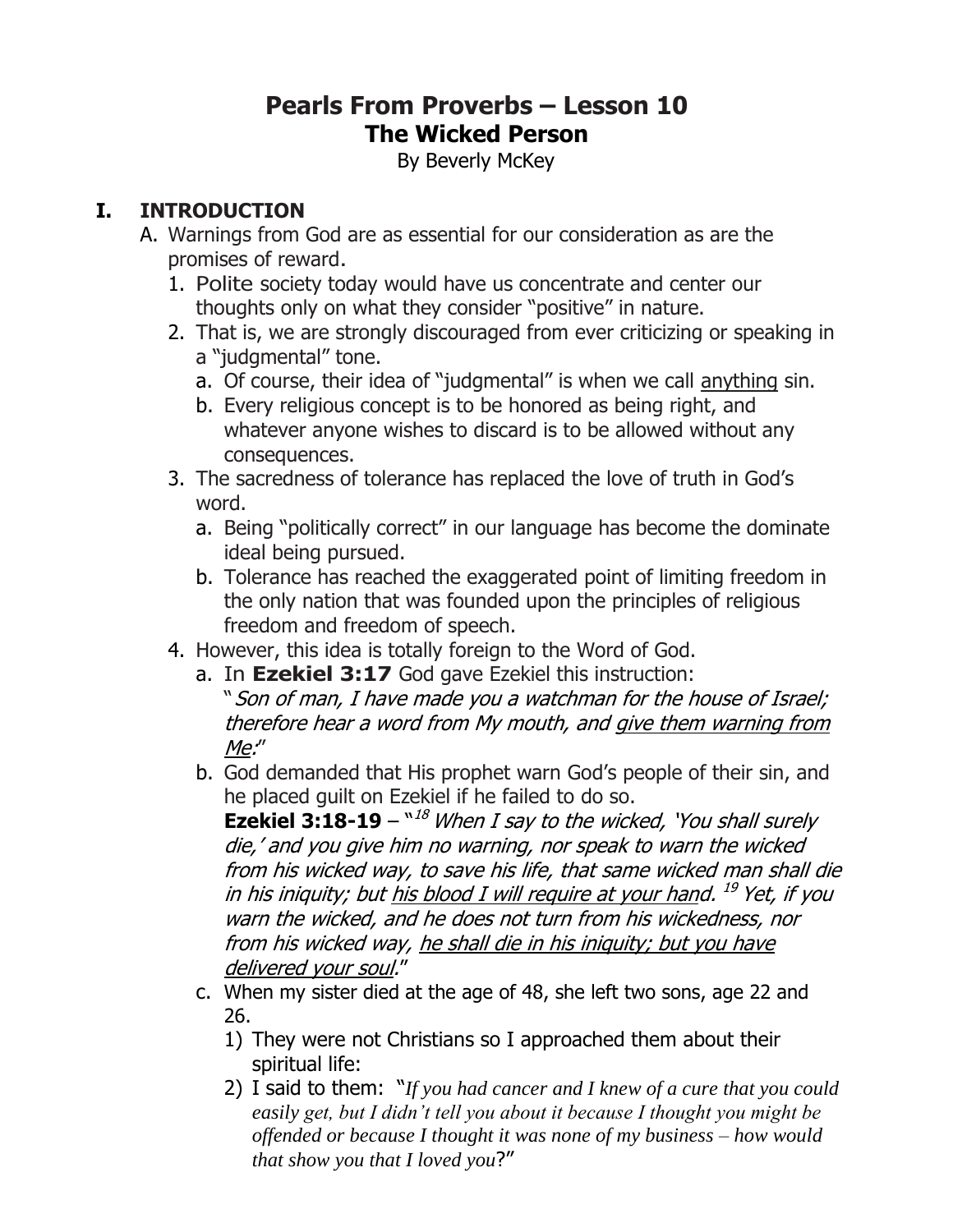- 3) I gave them each a Bible and said, "*This is the cure for your eternal soul. I give it to you because I love you and I can't bear to see you face the future without it knowing God*."
- 4) I offered to help them find the truth in it and they hugged me and thanked me.
- 5) Unfortunately, they never took any action to find that truth.
- 6) My older nephew was killed ten years later in a car crash in which he was the passenger.
- 7) My younger nephew has since spent two years in the Texas prison system for being convicted of drunk driving for the third time. (According to Texas' "3 Strikes, You're Out" law.)
- 8) At this time he is living in east Texas and I continue to pray that he will turn to God before it is too late for him as well.
- 9) At the same time, there are souls around me every day who are who are lost in sin. If I don't warn them will I be held guilty of that – like Ezekiel?
- B. While we have a responsibility to warn the lost, the majority today ridicules those who give warning to others according to the Word of God.
	- 1. Jeremiah reveals the reason why the majority will not desire to hear: **Jeremiah 6:10** – "*To whom shall I speak and give warning, that they* may hear? Indeed their ear is uncircumcised, and they cannot give heed. Behold, the word of the LORD is a reproach to them; they have no delight in it."
	- 2. The masses do not have a delight in the Word of God today!
	- 3. Even in the New Testament, we are taught that people need to be warned:

**Colossians 1:27-28** – "...God willed to make known what are the riches of the glory of this mystery among the Gentiles: which is Christ in <u>you</u>, the hope of glory. <sup>28</sup> Him we preach, warning every man and teaching every man in all wisdom, that we may present every man perfect in Christ Jesus.."

- 4. Paul said that all people must be warned.
- C. God has warned us in the book of Proverbs by showing us the consequences the wicked person will face.
	- 1. God loved mankind so much that He sent His own Son to die for us. **John 3:16** – "For God so loved the world that He gave His only begotten Son, that whoever believes in Him should not perish but have everlasting life."
	- 2. He also loved us enough to warn us of the danger of rejecting His Word.
		- a. **Romans 1:18** "For the wrath of God is revealed from heaven against **all** ungodliness and unrighteousness of men, who suppress the truth in unrighteousness."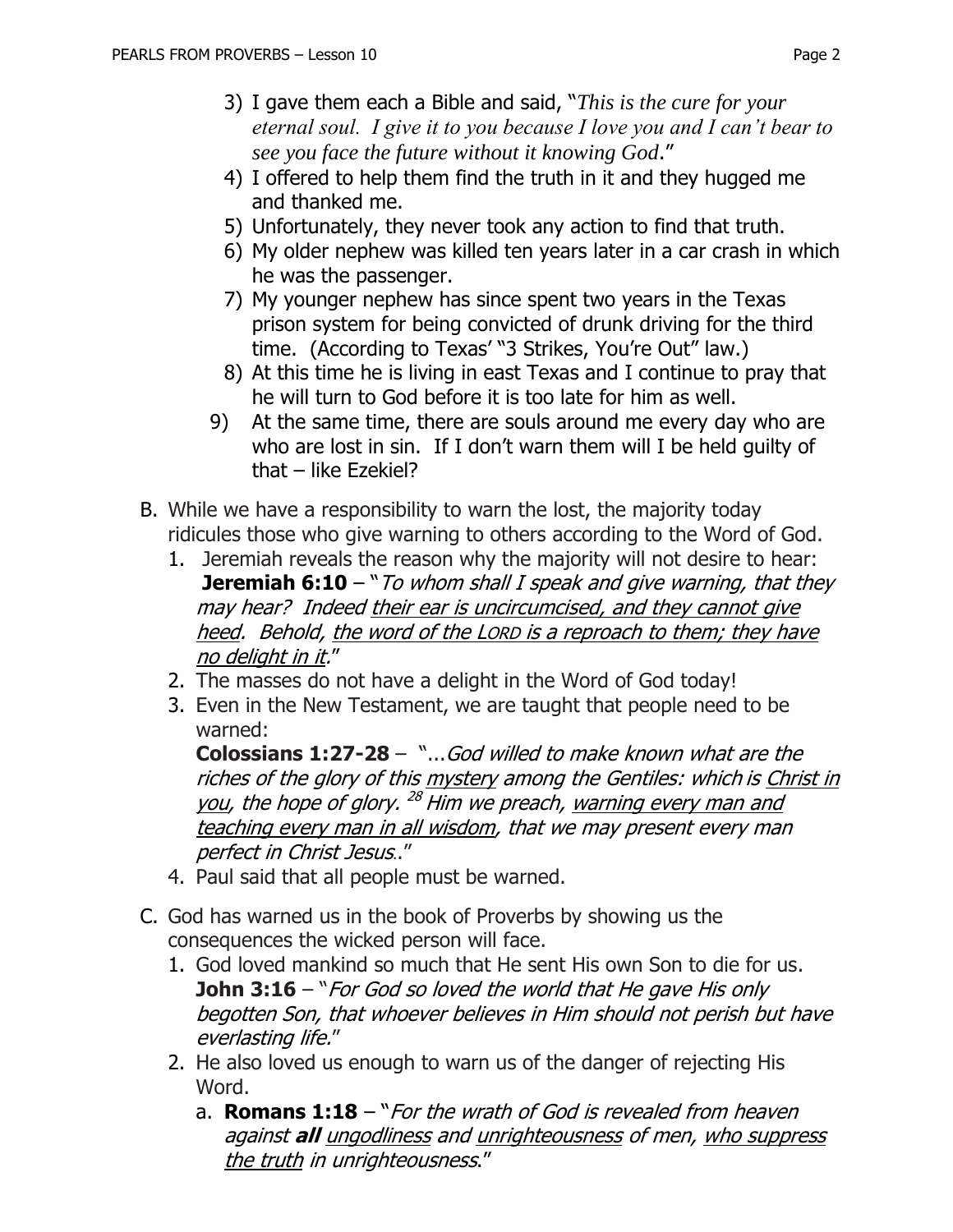- b. **Romans 2:8-9**  "...but to those who are self-seeking and do not obey the truth, but obey unrighteousness—indignation and wrath, <sup>9</sup> tribulation and anguish, on every soul of man who does evil, of the Jew first and also of the Greek."
- 3. The wicked man in Proverbs is depicted as one who rebels against God for his own selfish motives.
	- a. His end is self-inflicted because of his refusal to adhere to God's Word.
	- b. The wicked person also destroys other people in his selfishness.
	- c. He will be held accountable for his actions in the Day of Judgment.
	- d. In warning us of the tactics and terminal end of the wicked person, God provides for us the material we need to avoid being like the wicked person.
- 4. While we are not under the authority of the Old Testament law today, we still learn by the examples of the Old Testament.
	- a. **Hebrews chapter 8:1-6** clearly explains that the Old Covenant (The Law of Moses) had a high priest, but now there is a New Covenant with Jesus Christ as the High Priest.
	- b. **Hebrews 8:7-12** tells us IF the Old Covenant had been perfect, there would have been no need for a second covenant.
		- 1) Its purpose was to draw the Jews back to God and to reconcile the Gentiles to God.
		- 2) He promised to be merciful regarding their unrighteousness, and their sins and their lawless deeds He would remember no more."
	- c. **Hebrews 8:13**  "In that He says, "a new covenant", He has made the first (The Law of Moses) obsolete. Whatever is obsolete and growing old is ready to vanish away."
	- d. **Romans 15:4** "For whatever things were written before were written for our learning, that we through the patience and comfort of the Scriptures might have hope."
	- e. **1 Corinthians 10:11** "Now all these things happened to them as examples, and they were written for our admonition, upon whom the ends of the ages have come."

## **II. THE WICKED PERSON AND HIS SPEECH**

- A. Solomon also had some wise thoughts about our speech.
	- 1. **Proverbs 8:8**  "All the words of my mouth are with righteousness; nothing crooked or perverse is in them."
	- 2. **Proverbs 10:19**  "In the multitude of words sin is not lacking, but he who restrains his lips is wise."
- B. The wicked person uses profanity.
	- 1. The acceptance of profane speech in our society has exploded in the past 60 years.
		- a. When I was a child in the 1950's, profanity was not used in polite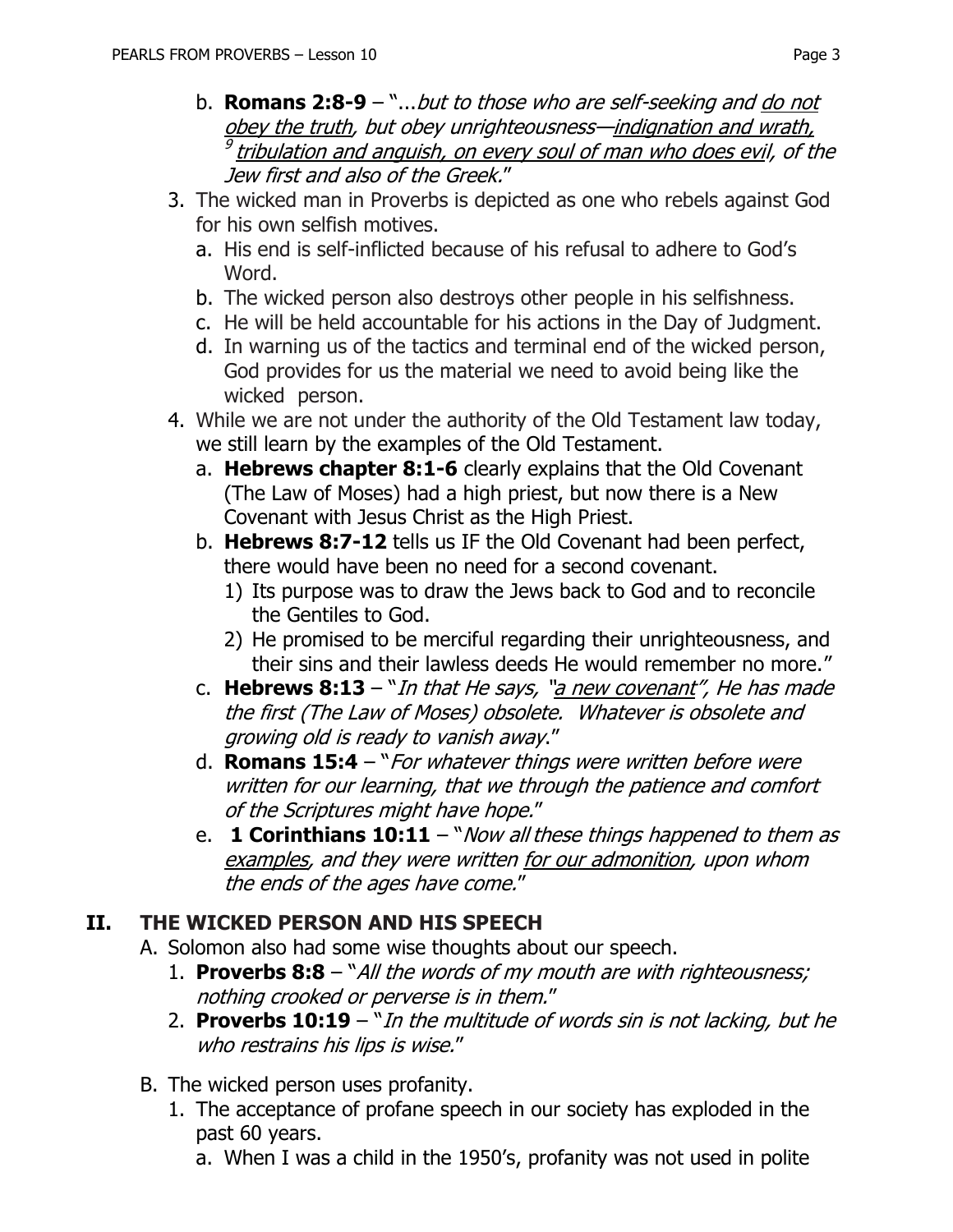society.

- 1) It would never have been tolerated in the school room by the students or the teachers.
- 2) Even men who used such language did not do it when women or children were present.
- 3) Profanity was forbidden on radio, TV or the movies.
- 4) It was an offensive habit of crude individuals.
- 2. Now, profane speech invades every corner of society.
	- a. Students in public schools are no longer punished for using profane language, even in speech that disrespects their teachers.
	- b. You have only to walk in any mall to hear groups of teenagers strolling together using some of the most foul words.
	- c. Parents daily use such language with their children instead of teaching them to avoid such vulgar language.
	- d. TV, music and movies are so full of this kind of language that it leaves few opportunities that are suitable for family entertainment.
	- e. Instead of foul language being offensive to the majority, it is now accepted as normal conversation.
	- f. Most people do not care that their language is offensive and they refuse to be governed by such strict, old fashioned rules of etiquette.
- 3. Christians are also warned in the New Testament to avoid such language since it ruins the good example we are trying to present to everyone.
	- a. **Colossians 3:8** "But now you yourselves are to put off all these: anger, wrath, malice, blasphemy, filthy language out of your mouth."
	- b. **Ephesians 5:4** In this passage Paul is encouraging the Christians in Ephesus to"
		- 1) **Vs.**  $1 -$  "be imitators of God"
		- 2) **Vs. 2**  "walk in love, as Christ also loved us"
		- 3) **Vs. 4** avoid "filthiness, foolish talking and coarse jesting" Paul said that such speech was "*not fitting for saints"*, which all Christians are.
		- 4) We never want the careless use of offensive words to ruin an opportunity to be an influence for God in our lives.
- C. The wicked man and his speech sows discord.
	- 1. **Proverbs 6:12-14**  $-\frac{12}{4}A$  worthless person, a wicked man, walks with a perverse mouth; <sup>13</sup> He winks with his eyes, he shuffles his feet, he points with his fingers; <sup>14</sup> Perversity is in his heart, he devises evil continually, he sows discord."
		- a. Solomon paints for us a despicable view of the wicked man in these three verses.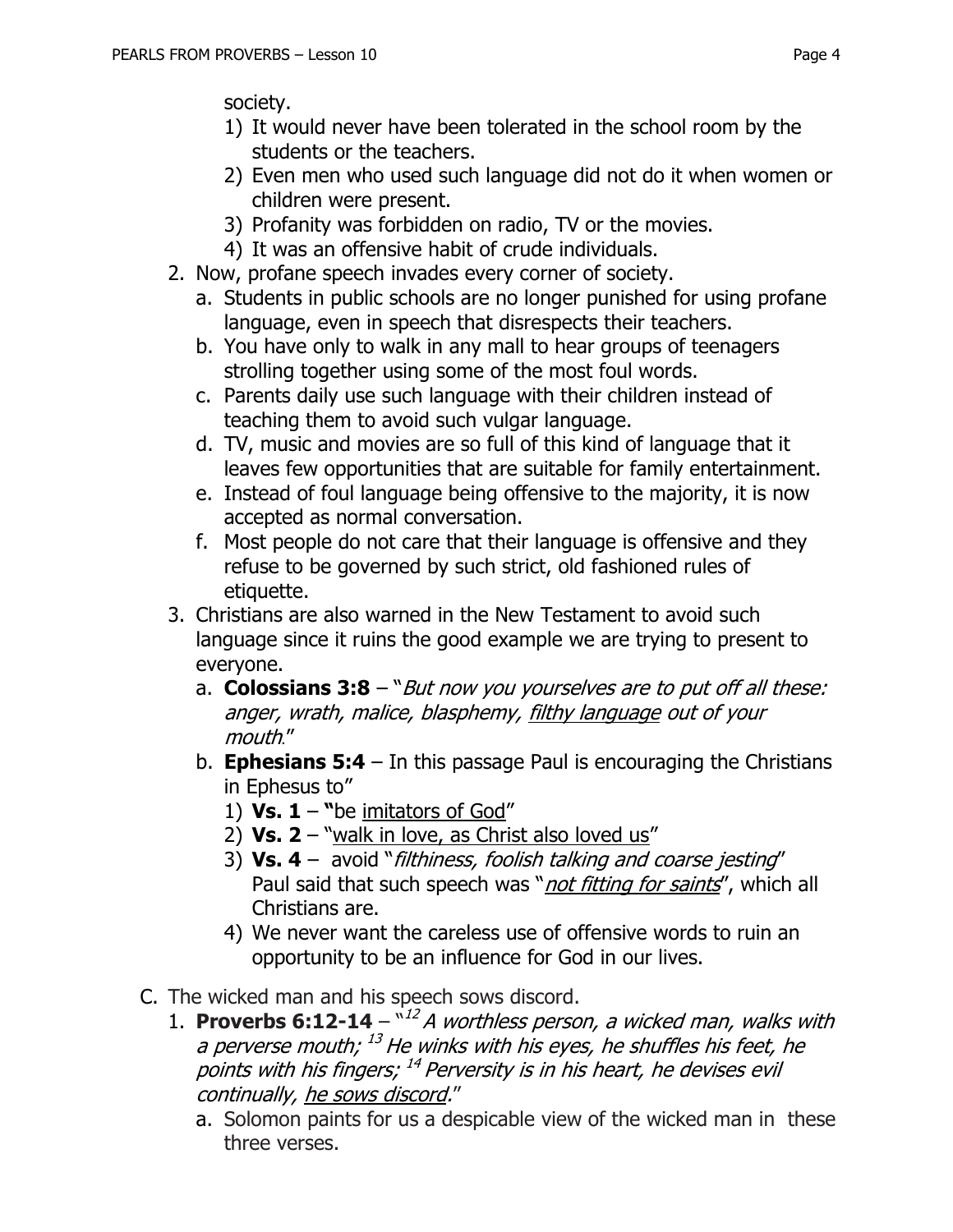- b. Notice he is called a "worthless" person.
	- 1) The worthless person is unprofitable before God because of the damage that he does to himself and others.
	- 2) He has a perverse mouth, meaning "stubborn and vicious".
	- 3) His words are designed to tear down instead of building up.
- c. The result of his speech is that discord is sown among the brethren which is one of seven things God hates. **Proverbs 6:16-19**
	- 1) God hates those who sow discord because of the damage it does.
	- 2) Discord prevents unity among God's people, which is what God desires for all of His people.

**Ephesians 4:1-6** – "I, therefore, the prisoner of the Lord, beseech you to walk worthy of the calling with which you were called, <sup>2</sup> with all lowliness and gentleness, with longsuffering, bearing with one another in love, <sup>3</sup> endeavoring to keep the unity <u>of the Spirit in the bond of peace</u>. <sup>4</sup> There is <u>one body</u> and <u>one</u> Spirit, just as you were called in <u>one hope of your calling; <sup>5</sup> one</u> Lord, <u>one faith, one baptism; <sup>6</sup> one God and Father of all</u>, who is above all, and through all, and in you all."

- 2. The spiritually minded person brings peace, which is the opposite of discord.
	- a. Peace, as used here, refers also to the peace between man and God, but there can be no peace between the wicked man and God because the wicked sows discord and not unity or harmony.
	- b. Paul also exhorts his readers to follow peace:
		- 1) **Romans 14:19**  "Therefore let us pursue the things which make for peace and the things by which one may edify another."
		- 2) **Galatians 5:22-26a** "But the fruit of the Spirit is love, joy, peace, longsuffering, kindness, goodness, faithfulness, <sup>23</sup> gentleness, self-control..."
		- 3) These two verses are excellent examples of how Paul worked toward developing unity and peace in every congregation by teaching the very same doctrine in every church he planted and encouraged.

**I Corinthians 4:17** – "For this reason I have sent Timothy to you, who is my beloved and faithful son in the Lord, who will remind you of my ways in Christ, as I teach everywhere in every church."

- D. The wicked person and his speech harms innocent people in a multitude of ways.
	- 1. **Proverbs 16:27-30**  "An ungodly man digs up evil, and it is on his lips like a burning fire. A perverse man sows strife, and a whisperer separates the best of friends. <sup>29</sup> A violent man entices his neighbor, and leads him in a way that is not good. <sup>30</sup> He winks his eye to devise perverse things; he purses his lips and brings about evil."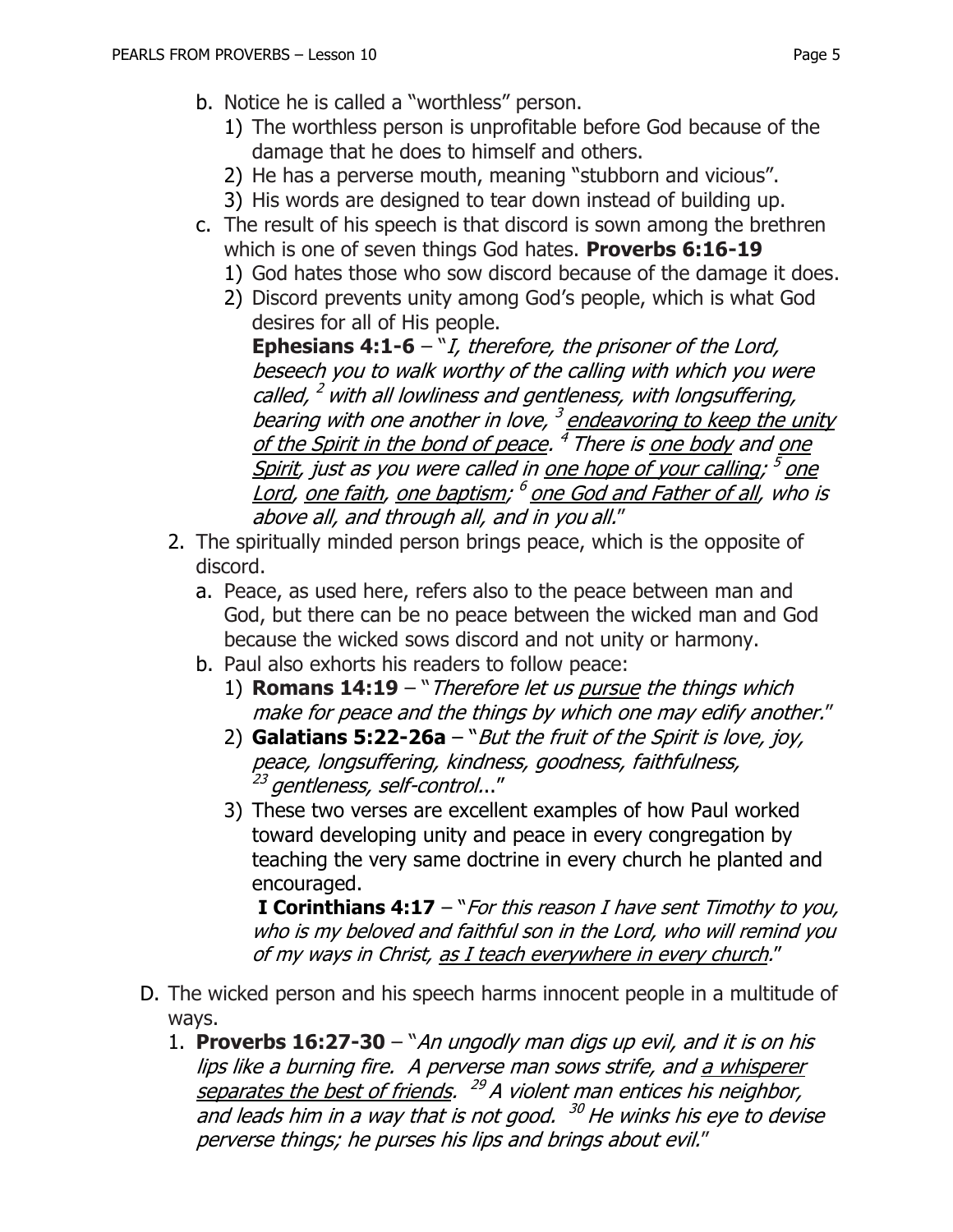- a. These verses truly describe a "wicked" person.
- b. This person loves causing conflict and actively looks for ways to harm others (*he digs up evil*)
- c. His lips are like a burning fire that hurt feelings, damage reputations and spread false rumors.
- d. He has difficulty making and keeping close friends, so he envies those who have close friends.
	- 1) He loves to "sows strife" between others who are close friends by privately whispering (gossiping) to each of them in an effort to disrupt their friendship.
	- 2) If he can't have close friends, he doesn't want anyone else to have them either.
- e. In verse 29 other versions use the phrase "*close their eyes*" instead of "wink his eye".
	- 1) This gives the impression that he sits with his eyes closed, meditating upon the evil.
	- 2) His aim is to entice his neighbor to join him in is evil activities
- f. In verse 30, many commentaries understood the phrase "He purses" his lips and brings about evil." to mean that the "pursing of his lips" is a signal to his evil friends to execute the evil scheme he has devised. Other versions translate it "biting his lips" indicating determination to bring is evil plan to fruition.
- 2. Not only does an evil person devise evil, he is also eager to spread lies devised by other evil people,

**Proverbs 17:4** – "An evildoer gives heed to false lips; a liar listens eagerly to a spiteful tongue."

- a. Many good people have had damage done to their reputation from the lies eagerly spread by evil people.
- b. Jobs can be lost, friendships can be severed, children can be hurt by lies being told about their parents.
- c. The internet is a tool of evil people who enjoy harming innocent people.
- d. Some young teenagers have committed suicide because of the never-ending slander that is spread on Facebook by other teens who love finding vulnerable teens who are not popular or attractive or are different in any way.
- 3. An evil person may have deceitful ways that often hide his evil intentions, but eventually he will be seen as evil and should be avoided. **I Corinthians 10:6** – "But those who are outside, God judges. Therefore put away from yourselves the evil person."

## **III. THE WICKED MAN AND HIS INFLUENCE**

A. The influence of the wicked is strong and his aim is to lead the righteous astray.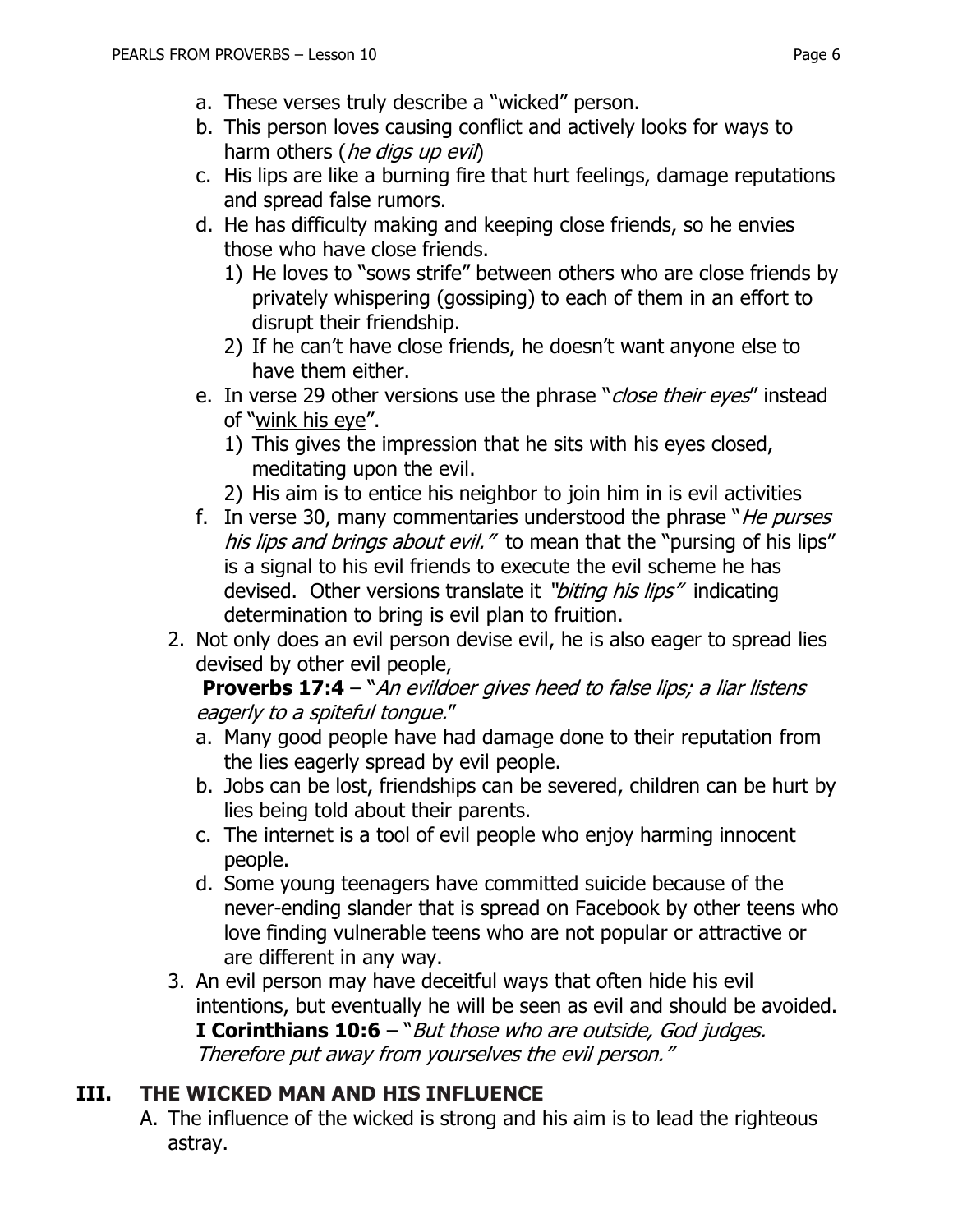**Proverbs 12:26** – "The righteous should choose his friends carefully, for the way of the wicked leads them astray."

- 1. There is an old saying: "You can't play with fire without smelling like smoke."
- 2. No matter how much we may think that we can safely associate socially with ungodly people (co-workers, neighbors, even some relatives) we will not be left unchanged.
- 3. Depending on the frequency with which we associate with worldly people, we begin to be less and less offended with their ungodly behavior.
- 4. If we find ourselves preferring worldly companions above fellowship with Christians, who encourage us spiritually, we had better stop and take a look at our spiritual commitment.
- 5. Paul warns us of the same thing in **I Corinthians 15:33**  "Do not be deceived: "Evil company corrupts good habits."
- B. The wicked justify the wicked and condemn the good.
	- 1. The wicked are not satisfied to remain in the realm of other wicked people and justify their lifestyle, he also is committed to condemning the just (righteous) to make himself feel better about himself. **Proverbs 17:15** – "*He who justifies the wicked, and he who* condemns the just, both of them alike are an abomination to the Lord."
	- 2. The prophet Isaiah, who lived centuries after Solomon was given this message from God to speak to the people of Israel and Judah:
		- a. **Isaiah 5:20**  "Woe to those who call evil good, and good evil; who put darkness for light, and light for darkness; who put bitter for sweet, and sweet for bitter!"
		- b. **Isaiah 5:22-23**  "Woe to men mighty at drinking wine, woe to men valiant for mixing intoxicating drink, <sup>23</sup> who justify the wicked for a bribe, and take away justice from the righteous man!"
	- 3. We certainly see that people in the world today are still "calling evil good and good evil."
		- a. Abortion is revered as "a woman's choice" rather than murder of an innocent life.
			- 1) In 1965, 24% of black infants and 3.1% of white infants were born to single mothers. (stats by Brookings Institute)
			- 2) By 1990 the rates had risen to 64% for black infants, 18% for whites.
			- 3) In 2013 these were the statistics according to the "National Review", Roger Clegg.
				- a) The overall percentage of out-of-wedlock births was 40.7%
				- b) 72.2% among blacks an increase of 8.2% since 1990.
				- c) 66.9% among American Indians and Alaska Natives
				- d) 53.5% among Hispanics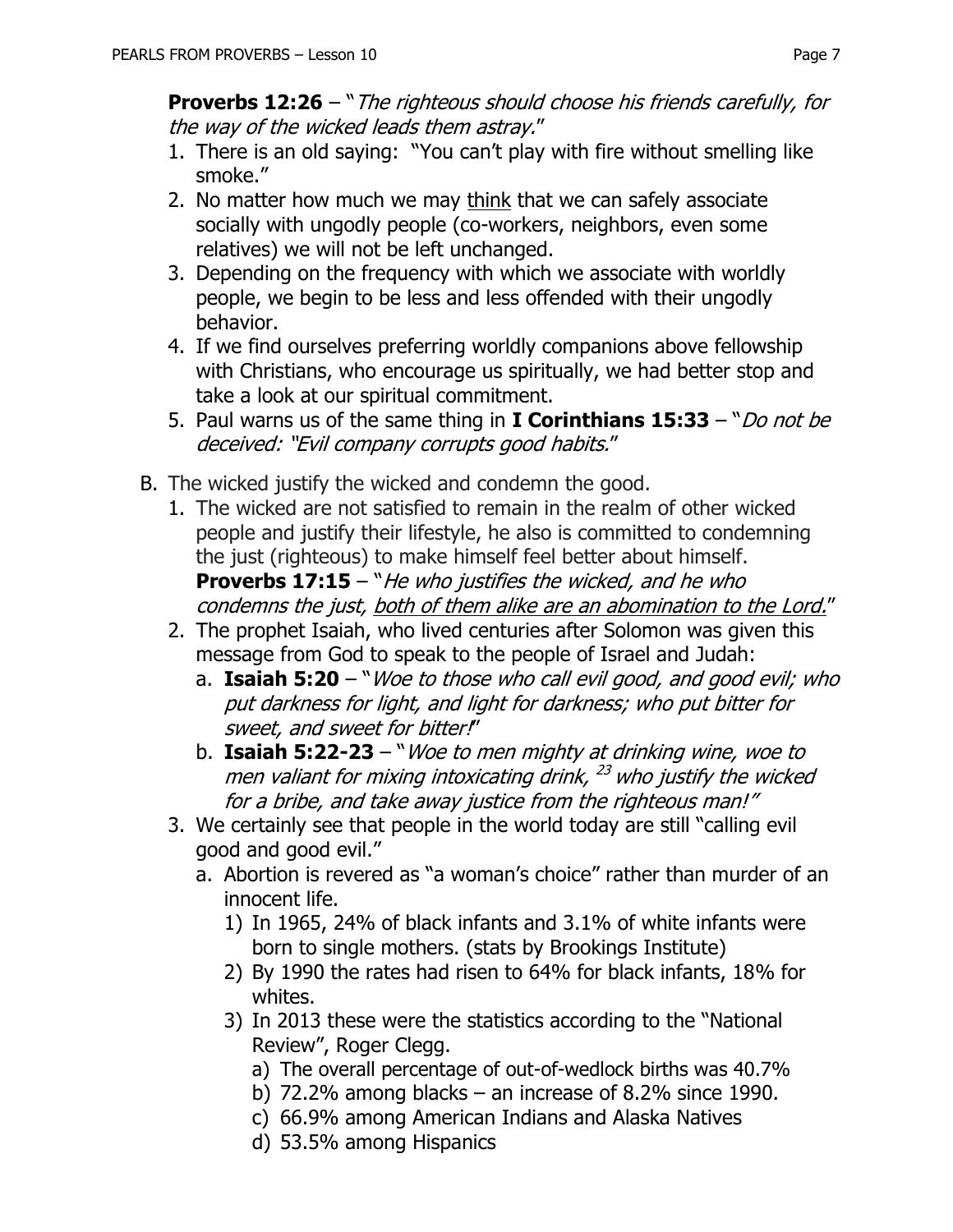- e) 29.4% among Caucasians
- f) 17.1% for Asians and Pacific Islanders
- 4) Christians who speak out against same-sex marriage are called intolerant, which is considered "evil" in today's society.
	- a) Life styles once called "sin" are now commonly accepted, such as: men and women living together outside of marriage and babies being born out-of-wedlock.
	- b) Where these life styles once brought shame and embarrassment, now they are celebrated.
- B. The wicked are bound to the world and they hate those who do not walk according to the course of this world.
	- 1. Jesus knew that His followers would face this kind of opposition: **John 15:18-19** – ``<sup>18</sup> ``If the world hates you, you know that it hated Me before it hated you. <sup>19</sup> If you were of the world, the world would love its own. Yet because you are not of the world, but I chose you out of the world, therefore the world hates you."
		- a. The lives of the righteous bring judgment upon their evil deeds, so they try to silence them by attempting to make them look foolish in the eyes of the world.
		- b. Because the wicked far outnumber the righteous, their voices affect the laws instituted by government, both locally and nationally.
		- c. The righteous must become more vocal in defense of a godly way of life if we don't want to descend into Sodom and Gommorah in the twenty-first century.
	- 2. The wicked take no interest in the poor; he is interested in his own pleasure.

**Proverbs 29:7** – "*The righteous considers the cause of the poor, but* the wicked does not understand such knowledge."

- a. Mercy is not a trait of the wicked person.
- b. He cannot empathize with those who suffer poverty or illness or the death of loved ones – he only cares about himself.
- c. He may be able to say the right phrases of sympathy at the appropriate time, but his heart does not harbor sincere sympathy for those suffering serious afflictions. He does not seek ways to help.

## **IV. THE WICKED MAN AND HIS SACRIFICE**

- A. Solomon writes that the wicked man is not able, in his wicked condition, to sacrifice to God satisfactorily.
	- 1. **Proverbs 15:8-9**  "The sacrifice of the wicked is an abomination to the LORD, but the prayer of the upright is His delight. <sup>9</sup> The way of the wicked is an abomination to the LORD, but He loves him who follows righteousness."
	- 2. That which is offered to God must be done with clean hands and pure hearts.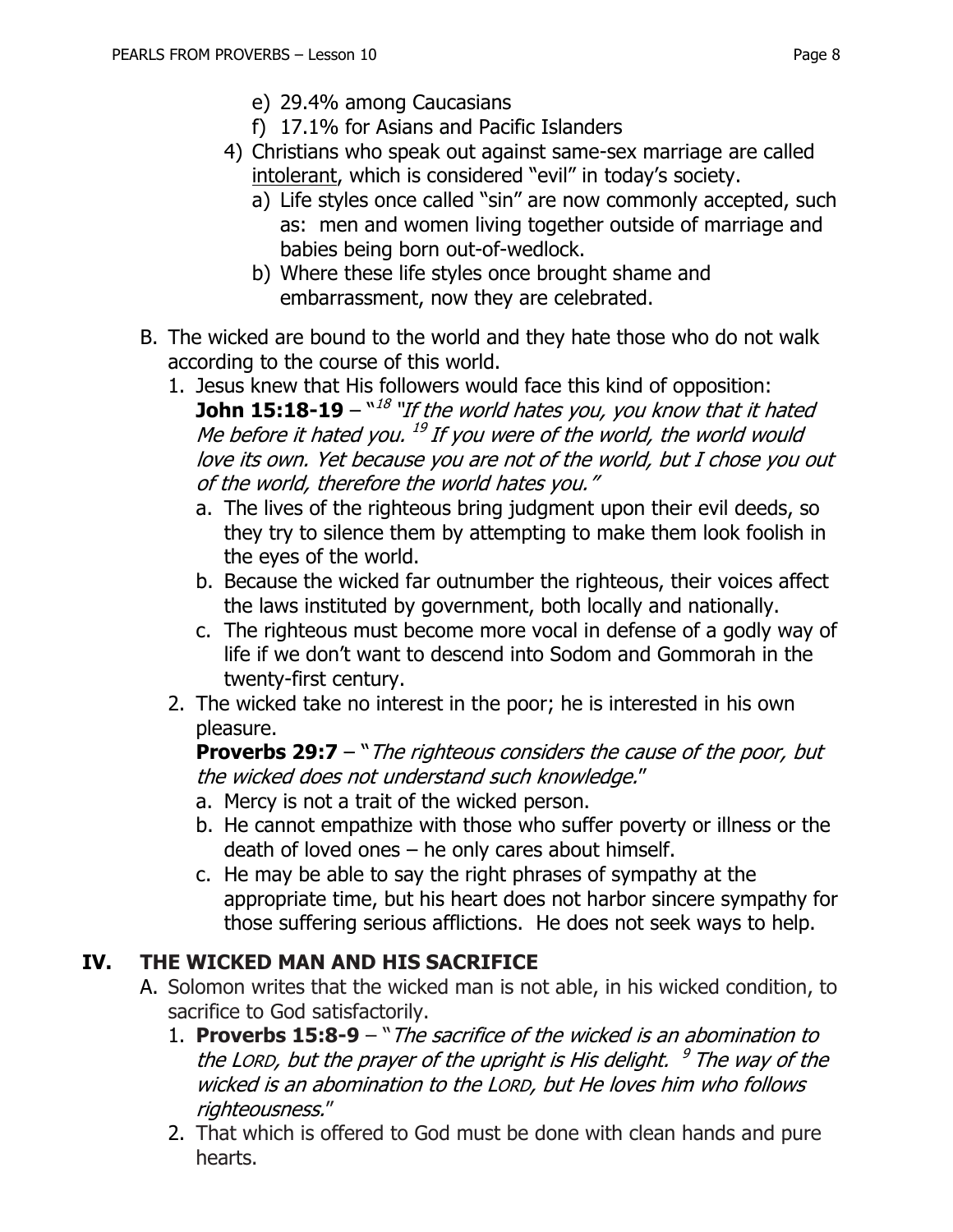- a. Even from the beginning, God has made it an explicit point to show that sacrifice must be made according to God's way.
- b. Cain is the first recorded man who sinned in his sacrifice. **Genesis 4**
	- 1) His sin was so difficult for him to bear that he killed his brother.
	- 2) John records for us that he killed Abel because of the wicked influence of Satan.
		- a) **I John 3:11-12**  $^{\text{v11}}$  For this is the message that you heard from the beginning, that we should love one another, 12 not as Cain who was of the wicked one and murdered his brother. And why did he murder him? Because his works were evil and his brother's righteous"
		- b) Notice that Cain's "works" were described as evil.
			- i Part of his works would definitely include his sacrifice, which was not offered according to faith.
			- ii Satan had influenced Cain so much that he lost control when he realized that his brother's sacrifice had been acceptable, while his own was rejected.
			- iii Jealousy of his brother, Abel, drove Cain to commit the first murder.
- B. From the beginning, God informed mankind of the importance of sacrifice with pure hearts and clean hands.
	- 1. We have examples of individuals whose sacrifices were not offered in faith and the punishment incurred by them.
		- a. In **I Samuel 13**, Saul offered a sacrifice before going into battle.
			- 1) Saul was supposed to wait for Samuel to come to offer the sacrifice, but Samuel was delayed and after seven days, Saul took the responsibility upon himself.
			- 2) Kings were not authorized by God to offer sacrifices; priests were authorized to do so.
			- 3) When Samuel arrived and saw that Saul had offered the burnt offering, he said, "What have you done? " **Vs. 11**
			- 4) **Vs. 13** Samuel pronounced Saul's punishment for improperly offering the sacrifice.
				- a) Samuel reminded Saul that the Lord wanted to be able to establish Saul's kingdom over Israel.
				- b) However, because of this sin, his kingdom would be removed and God would select someone after His own heart.
		- b. The criteria for offering animal sacrifices was that it be "perfect"
			- 1) It was unacceptable to offer the lame, the sick or the old animals. Sacrifices were expected to be the best they had to offer.
			- 2) Offering God anything that was less than perfect or the best was an insult to God and the sacrifice was not accepted.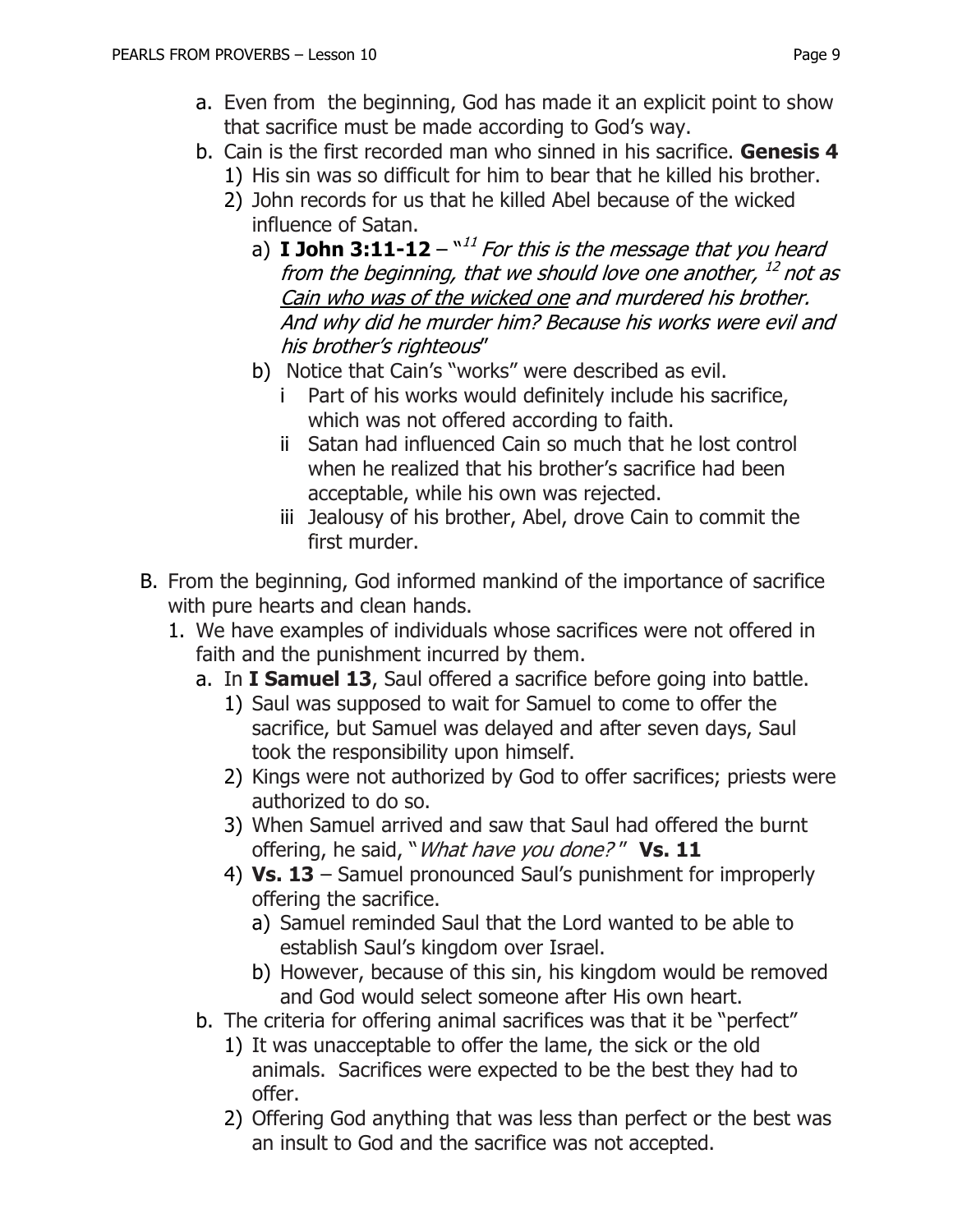- c. According to Peter, God will not hear the prayer of the unrighteous:
	- 1) **I Peter 3:12**  "For the eyes of the LORD are on the righteous, and His ears are open to their prayers; but the face of the LORD is against those who do evil."
	- 2) Just as God turns His ear from the prayers of those who practice wickedness, He refuses to accept their sacrifices.
- C. As Christians, we do not offer animal sacrifices today, we offer spiritual sacrifices.
	- 1. **Romans 12:1**  "I beseech you therefore, brethren, by the mercies of God, that you present your bodies a living sacrifice, holy, acceptable to God."
		- a. Hebrews 13:15-16  $^{\mathrm{w15}}$  Therefore by Him let us continually offer the sacrifice of praise to God, that is, the fruit of our lips, giving thanks to His name. <sup>16</sup> But <u>do not forget to do good and to share</u>, for with such sacrifices God is well pleased."
		- b. **I Peter 2:5**  "...you also, as living stones, are being built up a spiritual house, a holy priesthood, to offer up spiritual sacrifices acceptable to God through Jesus Christ."

## **V. THE WICKED MAN AND HIS DESTINY**

- A. The wicked man has been highlighted and shown to be a person who is walking out of step with God and with heaven.
	- 1. This being the case, his sentence is sure and certain because of his rejection of and rebellion against God.
		- a. Solomon provided a lengthy description of this wicked man: **Proverbs 6:12-15** –  $^{\text{N12}}$  A worthless person, a wicked man, walks with a perverse mouth;  $^{13}$  he winks with his eyes, he shuffles his feet, he points with his fingers; <sup>14</sup> perversity is in his heart, he devises evil continually, he sows discord. <sup>15</sup> Therefore his calamity shall come suddenly; suddenly he shall be broken without remedy."
		- b. The wicked are listed among the seven things that God hates: **Proverbs 6:18** – "A heart that devises wicked plans, feet that are swift in running to evil,"
	- 2. The wicked man's sentence is self-inflicted.
		- a. **Proverbs 5:22**  "His own iniquities entrap the wicked man, and he is caught in the cords of his sin."
		- b. The sentence of the wicked is not arbitrarily decided by God; the conduct of the wicked actually determines his end. **Proverbs 24:20** – "For there will be no prospect for the evil man; the lamp of the wicked will be put out."
	- 3. Many today have trouble accepting the reality of heaven and hell because they don't understand how a loving God could condemn anyone to an eternal punishment.
		- a. They fail to understand that hell was not created for people.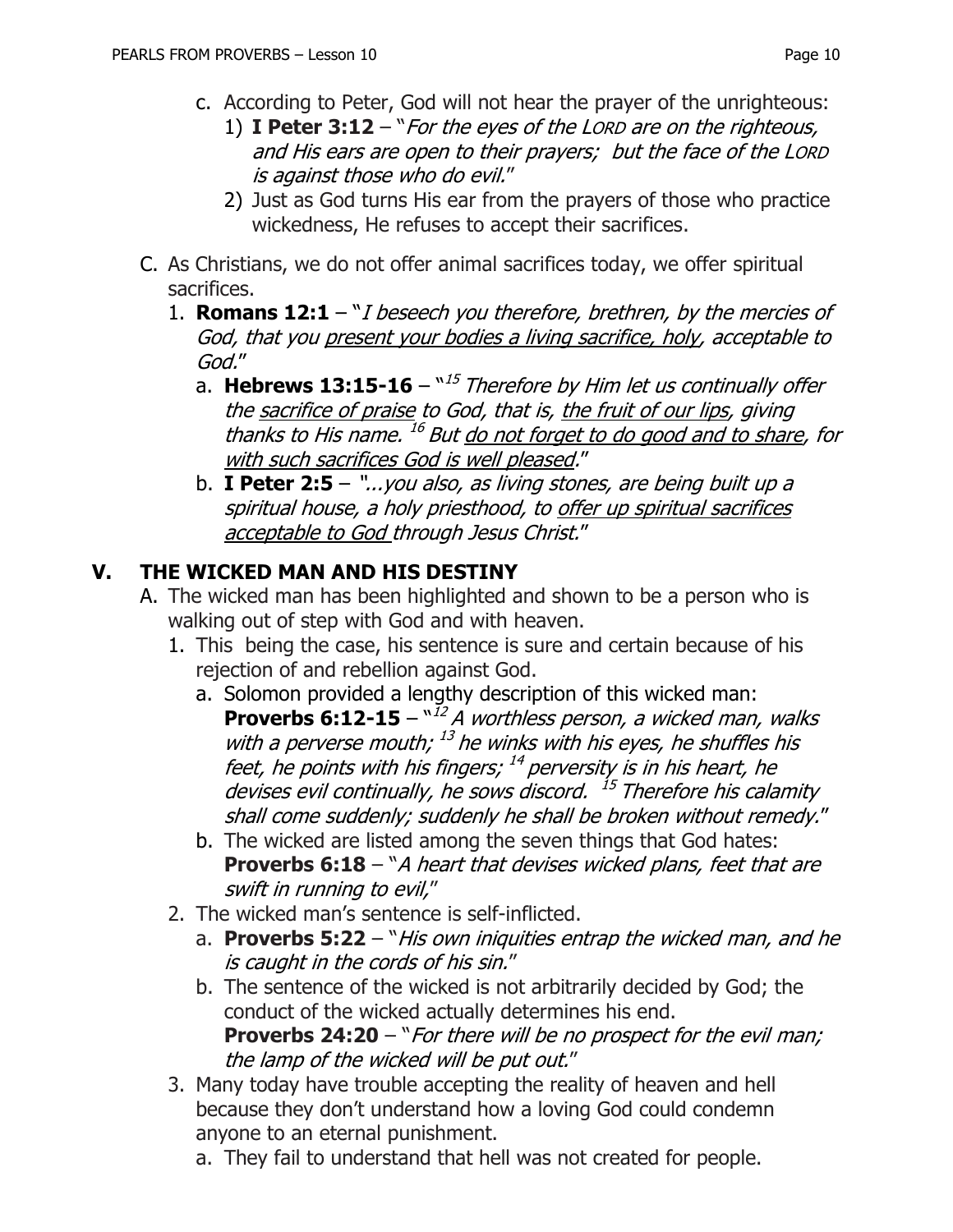**Matthew 25:41** – "Then He will also say to those on the left hand, 'Depart from Me, you cursed, into the everlasting fire prepared for the devil and his angels."

- b. They also do not understand that the wicked choose their own destiny by choosing to reject God.
- B. Since God has promised punishment for the wicked, when the wicked choose to do what they do, they have no reason to expect anything other than condemnation.
	- 1. There is, however, a false teaching that contradicts this teaching.
		- a. The Calvinistic teachings carried on through the Presbyterian church is that God predetermines who will be saved.
			- 1) No one finds God unless God has sought them first.
			- 2) No one knows God until He enlightens their hearts.
			- 3) No one believes in God until He gives them faith.
			- 4) No one comes to God until they feel themselves moved.
			- 5) No one can be saved unless he is one of the "elect of God".
		- b. Exactly how they believe that God would condemn people to be lost before their birth is astonishing.
	- 2. Jesus taught that those who "choose" to do the will of God will enter the kingdom of heaven.
		- a. **Matthew 7:21** "Not everyone who says to Me, 'Lord, Lord,' shall enter the kingdom of heaven, but he who does the will of My Father in heaven."
		- b. Where there is a positive teaching, there also exists a negative teaching; if one can choose to do good, then one also chooses to do evil, and he shouldn't expect the same destiny as those who choose good.
		- c. Jesus set the example of choosing obedience.
			- 1) **Hebrews 5:8-9** <sup>8</sup> though He was a Son, yet He learned obedience by the things which He suffered. <sup>9</sup> And having been perfected, He became the author of eternal salvation to all who obey Him."
			- 2) Jesus had a choice, and He chose to obey God, the Father, therefore He has the right and privilege of expecting man to obey **if** he expects to receive the reward of eternal life that God promised those who do His will.
			- 3) Peter taught this concept to Cornelius. **Acts 10:34-35** <sup>"34</sup> Then Peter opened his mouth and said: "In truth I perceive that God shows no partiality. <sup>35</sup> But <u>in every nation whoever fears</u> Him and works righteousness is accepted by Him."
				- a) According to this standard, no one can accuse God of favoritism or unfairness.
				- b) People from every nation are accepted **IF** they fear God and